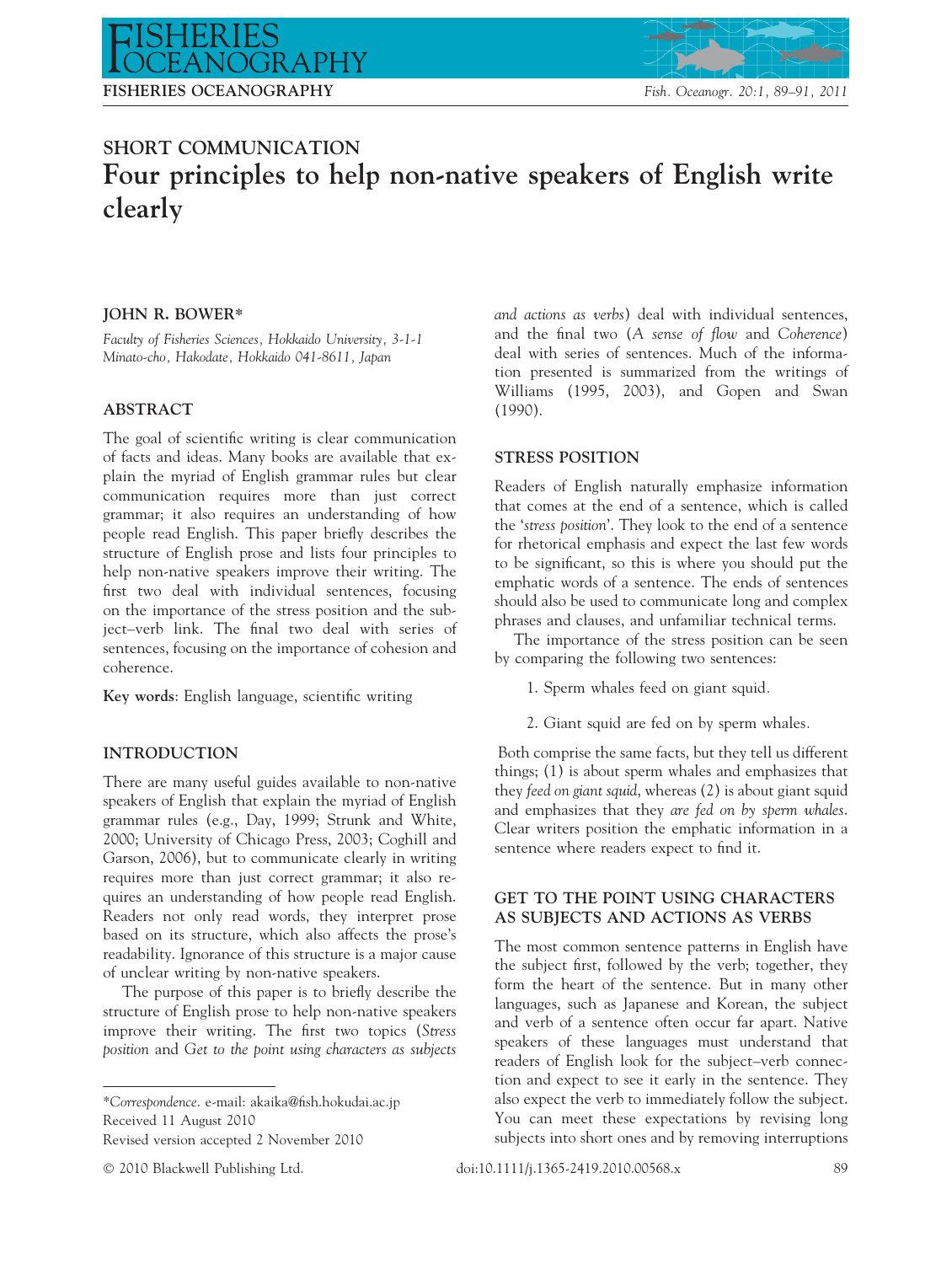between the subject and verb. After the subject–verb connection is made, you can then introduce longer and more complicated material.

A simple and effective way to connect subjects and verbs is to make the main characters of your sentences, which can be any entity, real or abstract, that you focus on through several sentences, the subjects of verbs expressing their actions. Compare the two following sentences (in each sentence, the subject is bold-faced, and the verb is italic):

- 3. A substantial decline of phytoplankton in the world's oceans occurred during the past century.
- 4. Phytoplankton declined substantially in the world's oceans during the past century.

In (3), the sentence's main character (phytoplankton) is not the subject, and its action (decline) is not a verb. In the clearer and more readable sentence (4), the character is the subject, and the verb names its action.

#### A SENSE OF FLOW

For a series of sentences (henceforth referred to as 'passage') to read clearly, readers need more than individually clear sentences; they need a cohesive flow of information within the passage. The following pair of examples illustrates the importance of flow:

- 5. Our study site was the Bay of Bengal. Seven species of fishes were collected in the bay. Three major groups of zooplankton were fed on by the fishes. Copepods were the most abundant zooplankton prey. Euphausiids and chaetognaths composed the other prey.
- 6. Our study site was the Bay of Bengal. In the bay, we collected seven species of fishes. The fishes fed on three major groups of zooplankton. The most abundant zooplankton prey were copepods. The other prey comprised euphausiids and chaetognaths.

When I ask graduate students in Japan which passage reads more smoothly, more than 90% choose (6), but they have difficulty explaining why.

A passage is cohesive when each sentence begins with information that the reader is already familiar with. This is the case for each sentence in (6). For example, the second sentence begins by referring to the bay, which was introduced in the first sentence, and the third sentence begins by referring to fishes, which were introduced in the previous sentence.

If a sentence starts with information that is new or unexpected, it can briefly confuse readers until they reach information that links back to the previous sentence(s). This is the case for each sentence in (5). For example, in the second sentence, the reader has no idea how the subject ('seven species of fishes') is related to the previous sentence until reaching the end of the sentence.

The reader needs and expects perspective and context at the start of a sentence. You can create a cohesive sense of flow in writing by beginning sentences with information that the reader is familiar with and ending them with information that the reader cannot anticipate in the stress position.

English grammar guides often advise to avoid writing in the passive voice, but it is sometimes superior to the active voice. If you are not sure which voice to use, choose the one that will help the reader move smoothly from one sentence to the next. The passive voice is preferable if it puts familiar information first in the sentence and the new, complex information last. The main reason it exists in the language is to improve cohesion and emphasis.

#### **COHERENCE**

Cohesive flow of information in a passage does not guarantee coherency, as can be seen in the following example:

More than 350 species of sharks inhabit the world ocean. The world ocean contains approximately 97% of all of Earth's water. Water has a relatively high boiling point due to hydrogen bonds that form between water molecules. Water molecules are polar due to the arrangement of their unshared pairs of electrons. Electrons were discovered by J. J. Thomson in 1897.

The grammar is correct, and the end of each sentence flows smoothly to the start of the next, but the passage is incoherent. For a passage to be coherent, the words beginning each sentence must constitute a limited and related set of words that tell what the passage is about. In the example above, the string of topics in each sentence (sharks, world ocean, water, water molecules, and electrons) is unfocused.

To write coherent paragraphs, consider constructing them around two sections: a short opening segment (issue) and a longer subsequent segment that explains, establishes or develops the statement made in the issue. Near the end of the issue, which can range in length from one to several sentences, readers expect

© 2010 Blackwell Publishing Ltd, Fish. Oceanogr., 20:1, 89-91.